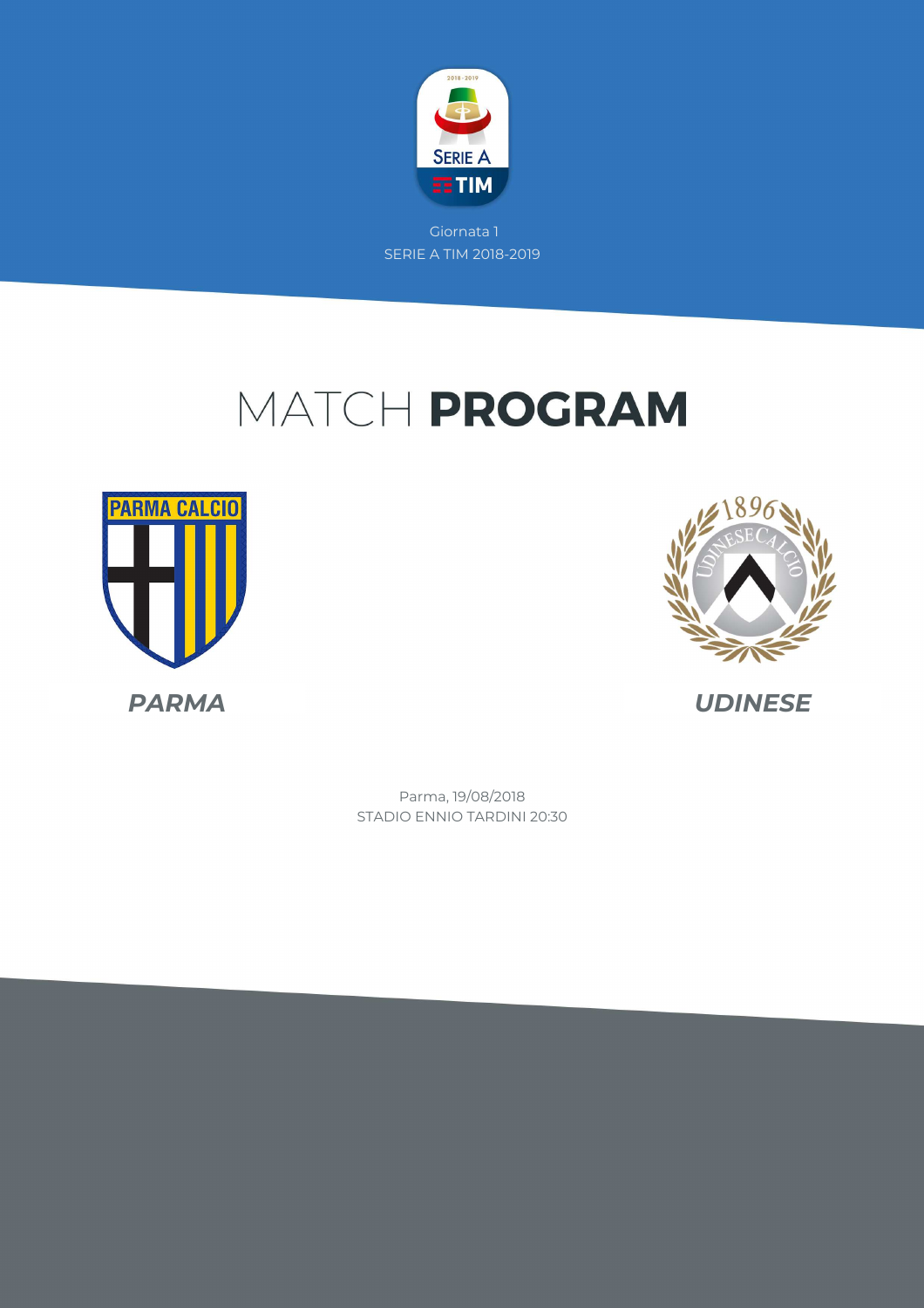# MATCH PROGRAM



**SERIE A** 

**PARMA** vs UDINESE

STADIO ENNIO TARDINI 20:30 Parma, 19/08/2018



## *ULTIMI PRECEDENTI*

| 2014-15 24 \ G  | <b>PARMA</b>                                                                                                | <b>UDINESE</b>                                                                                               |         |
|-----------------|-------------------------------------------------------------------------------------------------------------|--------------------------------------------------------------------------------------------------------------|---------|
| 08/04/2015      | <b>25'(2°T) S. VARELA</b>                                                                                   |                                                                                                              | $7-0$   |
| 2014-15 5 ^ G   | <b>UDINESE</b>                                                                                              | <b>PARMA</b>                                                                                                 |         |
| 29/09/2014      | 28'(1°T) A. DI NATALE, 45'(1°T) A. DI NATALE, 13'(2°T) T.<br><b>HEURTAUX, 38'(2°T) C. THEREAU</b>           | 22'(1°T) J. MAURI, 49'(1°T) A. CASSANO                                                                       | $4 - 2$ |
| 2013-14 21 \ G  | <b>PARMA</b>                                                                                                | <b>UDINESE</b>                                                                                               |         |
| 26/01/2014      | 35'(1°T) AMAURI                                                                                             |                                                                                                              | $7-0$   |
| $2013 - 1420 G$ | <b>UDINESE</b>                                                                                              | <b>PARMA</b>                                                                                                 |         |
| 01/09/2013      | 11'(1 <sup>°</sup> T) E. BADU, 27'(2 <sup>°</sup> T) T. HEURTAUX, 44'(2 <sup>°</sup> T) L.<br><b>MURIEL</b> | 37'(2°T) A. CASSANO                                                                                          | $3 - 7$ |
| 2012-13 32 \ G  | <b>PARMA</b>                                                                                                | <b>UDINESE</b>                                                                                               |         |
| 14/04/2013      |                                                                                                             | 12'(1 <sup>°</sup> T) L. MURIEL, 43'(1 <sup>°</sup> T) L. MURIEL, 17'(2 <sup>°</sup> T) R.<br><b>PEREYRA</b> | $0 - 3$ |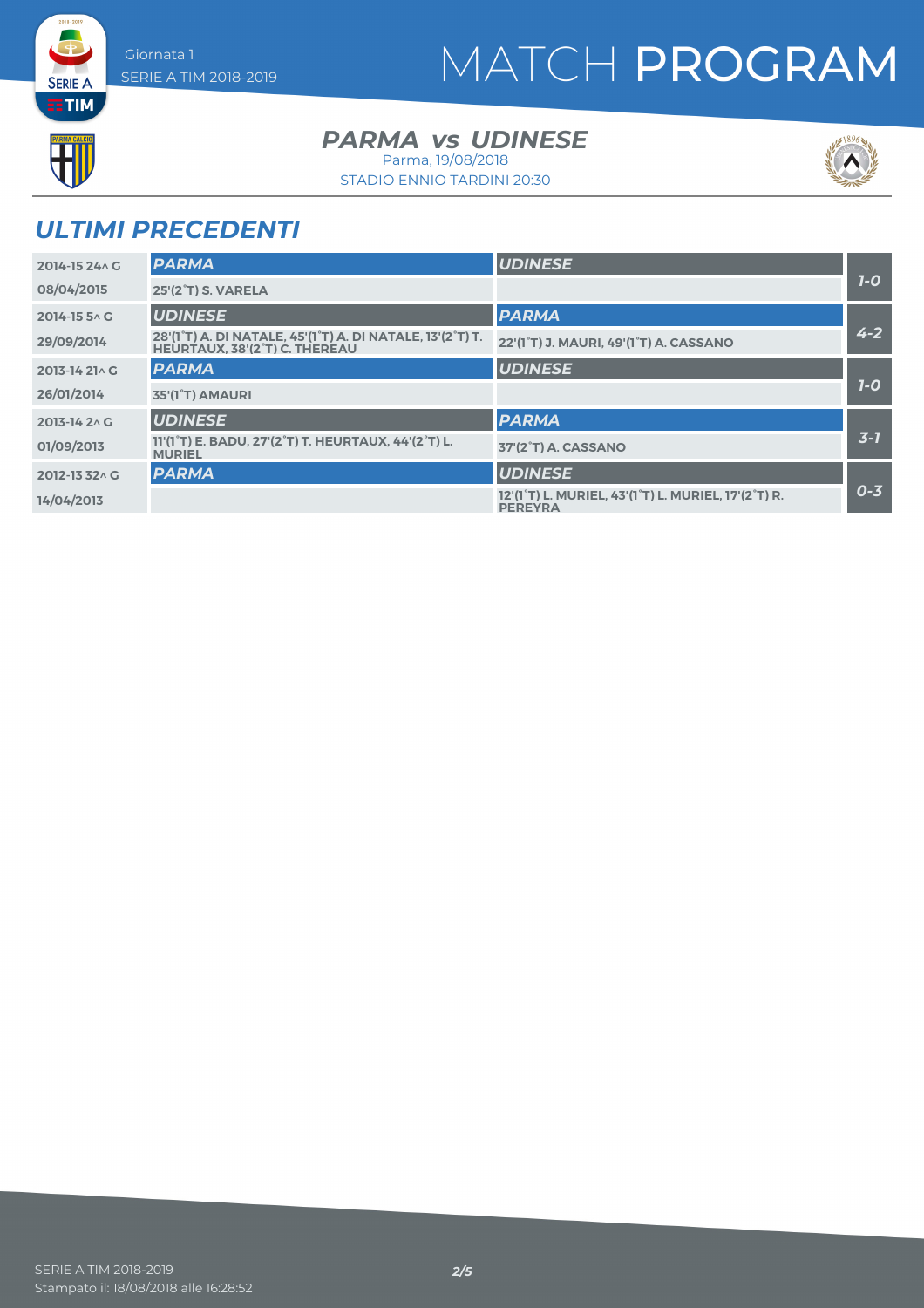

## MATCH PROGRAM



**SERIE A** 

### **PARMA** vs UDINESE

Parma, 19/08/2018



STADIO ENNIO TARDINI 20:30

### *ROSA DELLE SQUADRE*

| <b>PARMA</b>                   | <b>PRES. A</b>   | <b>GOL A</b>     | <b>GOL 2018-19</b> | PRES. 2018-19    | MIN. 2018-19     |
|--------------------------------|------------------|------------------|--------------------|------------------|------------------|
| <b>PORTIERI</b>                |                  |                  |                    |                  |                  |
| <b>1 PIERLUIGI FRATTALI</b>    | $\boldsymbol{O}$ | $\boldsymbol{0}$ | $\boldsymbol{O}$   | $\boldsymbol{o}$ | $\boldsymbol{o}$ |
| 55 LUIGI SEPE                  | 33               | 37               | $\boldsymbol{O}$   | $\boldsymbol{O}$ | $\boldsymbol{o}$ |
| <b>57 ANDREA DINI</b>          | $\boldsymbol{O}$ | 0                | $\boldsymbol{O}$   | 0                | 0                |
| <b>DIFENSORI</b>               |                  |                  |                    |                  |                  |
| <b>2 SIMONE IACOPONI</b>       | $\overline{1}$   | $\boldsymbol{0}$ | $\boldsymbol{O}$   | O                | 0                |
| <b>3 FEDERICO DIMARCO</b>      | 7 <sub>3</sub>   | $\boldsymbol{0}$ | $\boldsymbol{O}$   | $\boldsymbol{O}$ | 0                |
| <b>13 FRANCISCO SIERRALTA</b>  | $\boldsymbol{0}$ | $\boldsymbol{0}$ | $\boldsymbol{O}$   | O                | 0                |
| <b>18 MASSIMO GOBBI</b>        | 395              | 12               | $\boldsymbol{O}$   | $\boldsymbol{O}$ | $\boldsymbol{o}$ |
| 22 BRUNO ALVES                 | 36               | 7                | 0                  | 0                | 0                |
| 23 MARCELLO GAZZOLA            | 80               | $\boldsymbol{o}$ | $\boldsymbol{O}$   | $\boldsymbol{O}$ | 0                |
| <b>RICCARDO GAGLIOLO</b><br>28 | 31               | $\bf{7}$         | $\boldsymbol{O}$   | 0                | 0                |
| <b>59 VALERIO DI CESARE</b>    | $\mathbf{9}$     | $\boldsymbol{0}$ | $\boldsymbol{O}$   | $\boldsymbol{O}$ | 0                |
| 95 ALESSANDRO BASTONI          | 7                | O                | O                  | 0                | Ο                |
| <b>CENTROCAMPISTI</b>          |                  |                  |                    |                  |                  |
| 5 LEO STULAC                   | $\boldsymbol{0}$ | $\boldsymbol{0}$ | O                  | $\boldsymbol{O}$ | 0                |
| 7 ALESSIO DA CRUZ              | $\boldsymbol{O}$ | $\boldsymbol{O}$ | $\boldsymbol{O}$   | $\boldsymbol{O}$ | 0                |
| 8 ALESSANDRO DEIOLA            | 78               | $\boldsymbol{0}$ | $\boldsymbol{O}$   | 0                | 0                |
| <b>10 AMATO CICIRETTI</b>      | 12               | $\overline{2}$   | $\boldsymbol{O}$   | $\boldsymbol{O}$ | $\boldsymbol{o}$ |
| <b>11 GIANNI MUNARI</b>        | <b>779</b>       | 9                | 0                  | 0                | 0                |
| <b>17 ANTONINO BARILLA'</b>    | 38               | $\mathbf{I}$     | $\boldsymbol{O}$   | $\boldsymbol{O}$ | $\boldsymbol{o}$ |
| <b>20 ANTONIO DI GAUDIO</b>    | 29               | 3                | $\boldsymbol{O}$   | 0                | 0                |
| 21 MATTEO SCOZZARELLA          | $\overline{3}$   | $\boldsymbol{O}$ | $\boldsymbol{O}$   | $\boldsymbol{O}$ | $\boldsymbol{o}$ |
| <b>32 LUCA RIGONI</b>          | 280              | 28               | O                  | 0                | 0                |
| 33 JACOPO DEZI                 | $\boldsymbol{0}$ | $\boldsymbol{0}$ | $\boldsymbol{O}$   | $\boldsymbol{O}$ | 0                |
| <b>61 LUIGI SCAGLIA</b>        | $\boldsymbol{O}$ | $\boldsymbol{0}$ | $\boldsymbol{O}$   | 0                | 0                |
| <b>65 GIOVANNI PINTO</b>       | $\boldsymbol{O}$ | $\boldsymbol{0}$ | $\boldsymbol{O}$   | $\boldsymbol{O}$ | 0                |
| <b>70 ANTONIO VACCA</b>        | 0                | 0                | O                  | 0                | 0                |
| <b>71 GIUSEPPE CARRIERO</b>    | $\boldsymbol{O}$ | $\boldsymbol{0}$ | $\boldsymbol{O}$   | $\boldsymbol{O}$ | $\boldsymbol{o}$ |
| 88 ALBERTO GRASSI              | 62               | 4                | $\boldsymbol{O}$   | 0                | O                |
| 93 MATTIA SPROCATI             | $\boldsymbol{0}$ | $\boldsymbol{O}$ | $\boldsymbol{O}$   | $\boldsymbol{O}$ | 0                |
| <b>ATTACCANTI</b>              |                  |                  |                    |                  |                  |
| <b>9 FABIO CERAVOLO</b>        | 74               | 6                | 0                  | O                | 0                |
| <b>19 CRISTIAN GALANO</b>      | $\boldsymbol{o}$ | $\pmb{o}$        | $\boldsymbol{o}$   | 0                | 0                |
| <b>26 LUCA SILIGARDI</b>       | 66               | 7                | 0                  | O                | O                |
| <b>45 ROBERTO INGLESE</b>      | 94               | 25               | $\boldsymbol{o}$   | $\boldsymbol{o}$ | 0                |
| <b>60 DAVIDE MASTAJ</b>        | 0                | 0                | 0                  | 0                | 0                |
| <b>63 MANUEL NOCCIOLINI</b>    | $\boldsymbol{o}$ | $\boldsymbol{0}$ | $\boldsymbol{o}$   | 0                | 0                |
| <b>64 FEDERICO PELLE</b>       | $\boldsymbol{O}$ | 0                | 0                  | 0                | 0                |
| <b>66 FACUNDO LESCANO</b>      | $\mathbf{7}$     | $\boldsymbol{o}$ | $\boldsymbol{o}$   | 0                | 0                |
| <b>67 SEBASTIANO LONGO</b>     | 0                | 0                | 0                  | 0                | 0                |
| 72 EMANUELE CALAIO'            | 174              | 34               | $\boldsymbol{o}$   | O                | $\pmb{o}$        |
| <b>77 JONATHAN BIABIANY</b>    | 188              | 22               | O                  | 0                | Ο                |
| 99 YVES BARAYE                 | O                | $\boldsymbol{O}$ | $\boldsymbol{o}$   | $\boldsymbol{O}$ | 0                |
| <b>STAFF TECNICO</b>           |                  |                  |                    |                  |                  |

#### **Allenatore** *ROBERTO D'AVERSA*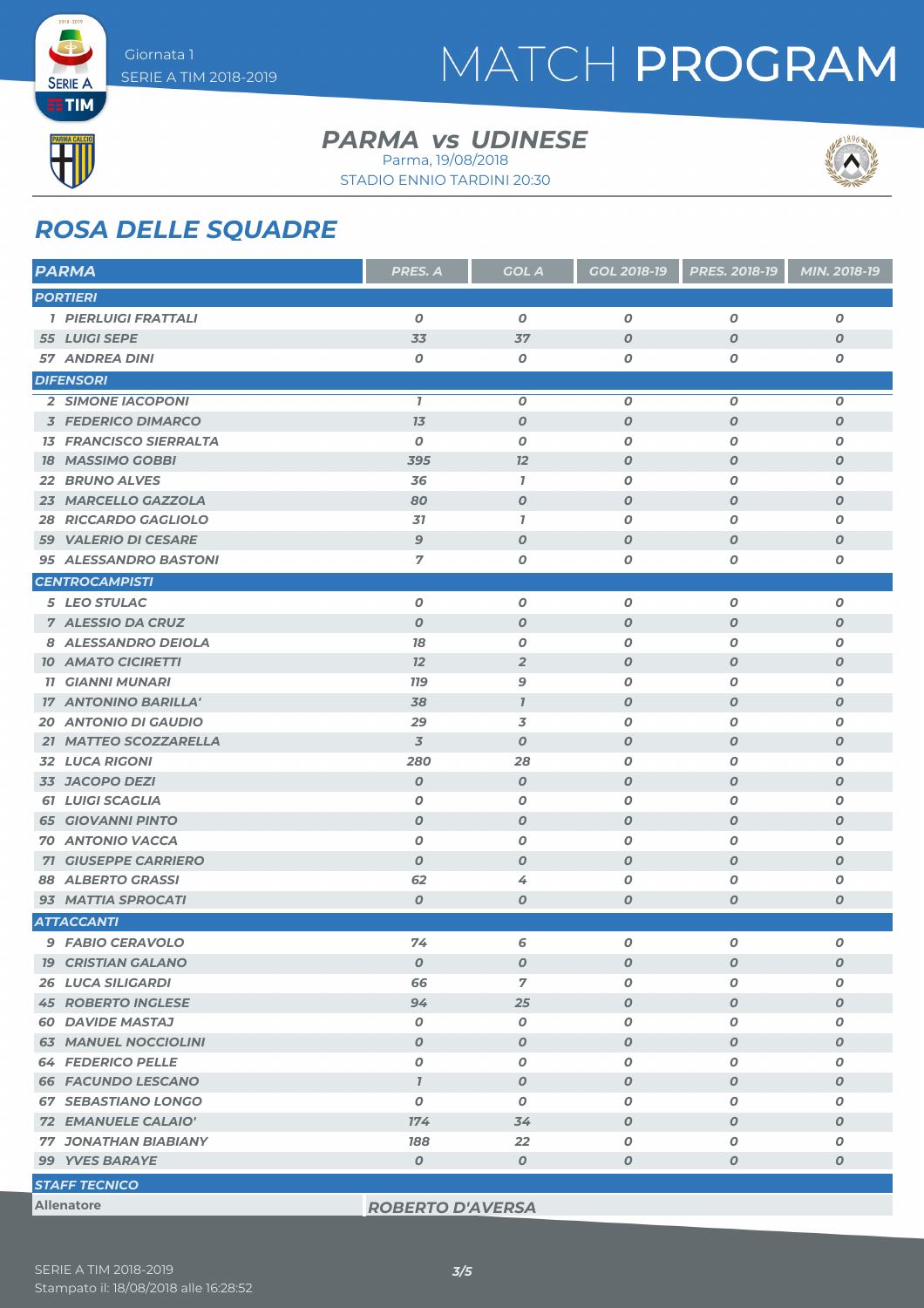# MATCH PROGRAM



**SERIE A** 

### **PARMA** vs UDINESE

STADIO ENNIO TARDINI 20:30 Parma, 19/08/2018



| <b>UDINESE</b>                | <b>PRES. A</b>   | <b>GOL A</b>     | <b>GOL 2018-19</b> | <b>PRES. 2018-19</b> | MIN. 2018-19     |
|-------------------------------|------------------|------------------|--------------------|----------------------|------------------|
| <b>PORTIERI</b>               |                  |                  |                    |                      |                  |
| <b>1 JUAN MUSSO</b>           | $\boldsymbol{0}$ | $\boldsymbol{o}$ | $\boldsymbol{O}$   | $\boldsymbol{0}$     | 0                |
| <b>22 SIMONE SCUFFET</b>      | 30               | 49               | $\boldsymbol{O}$   | $\boldsymbol{0}$     | $\boldsymbol{O}$ |
| <b>40 MANUEL GASPARINI</b>    | $\boldsymbol{o}$ | $\boldsymbol{o}$ | 0                  | 0                    | O                |
| 88 NICOLAS                    | 37               | 76               | $\boldsymbol{O}$   | $\boldsymbol{O}$     | $\boldsymbol{O}$ |
| <b>DIFENSORI</b>              |                  |                  |                    |                      |                  |
| 2 MOLLA WAGUE                 | 38               | $\overline{2}$   | $\boldsymbol{o}$   | $\boldsymbol{O}$     | 0                |
| 3 SAMIR                       | 55               | $\overline{3}$   | $\boldsymbol{O}$   | $\boldsymbol{O}$     | $\boldsymbol{O}$ |
| <b>4 NICHOLAS OPOKU</b>       | $\boldsymbol{o}$ | $\boldsymbol{O}$ | $\boldsymbol{o}$   | $\boldsymbol{O}$     | 0                |
| <b>5 WILLIAM EKONG</b>        | $\boldsymbol{O}$ | $\boldsymbol{O}$ | $\boldsymbol{O}$   | $\boldsymbol{0}$     | $\boldsymbol{O}$ |
| <b>7 GIUSEPPE PEZZELLA</b>    | 34               | $\boldsymbol{O}$ | $\boldsymbol{o}$   | $\boldsymbol{O}$     | $\boldsymbol{o}$ |
| <b>17 BRAM NUYTINCK</b>       | 27               | $\mathbf{7}$     | $\boldsymbol{0}$   | $\boldsymbol{0}$     | $\boldsymbol{o}$ |
| <b>18 HIDDE TER AVEST</b>     | $\boldsymbol{0}$ | $\boldsymbol{O}$ | $\boldsymbol{O}$   | $\boldsymbol{0}$     | $\boldsymbol{O}$ |
| <b>19 JENS STRYGER LARSEN</b> | 30               | $\overline{1}$   | $\boldsymbol{O}$   | $\boldsymbol{O}$     | $\boldsymbol{O}$ |
| <b>79 GABRIELE ANGELLA</b>    | 48               | 5                | 0                  | $\boldsymbol{0}$     | 0                |
| <b>CENTROCAMPISTI</b>         |                  |                  |                    |                      |                  |
| <b>6 SEKO FOFANA</b>          | 49               | 8                | 0                  | $\boldsymbol{O}$     | $\boldsymbol{o}$ |
| <b>8 EMMANUEL BADU</b>        | 166              | 70               | $\boldsymbol{O}$   | $\boldsymbol{O}$     | $\boldsymbol{O}$ |
| <b>10 RODRIGO DE PAUL</b>     | 71               | 8                | 0                  | $\boldsymbol{o}$     | 0                |
| <b>11 VALON BEHRAMI</b>       | 187              | 5                | $\boldsymbol{O}$   | $\boldsymbol{0}$     | $\boldsymbol{O}$ |
| <b>13 SVANTE INGELSSON</b>    | $\overline{7}$   | $\mathbf{7}$     | $\boldsymbol{o}$   | $\boldsymbol{0}$     | $\boldsymbol{o}$ |
| <b>21 SIMONE PONTISSO</b>     | $\overline{2}$   | $\boldsymbol{O}$ | $\boldsymbol{o}$   | $\boldsymbol{O}$     | $\boldsymbol{o}$ |
| <b>25 GASPAR INIGUEZ</b>      | $\boldsymbol{O}$ | $\boldsymbol{O}$ | $\boldsymbol{o}$   | $\boldsymbol{O}$     | $\boldsymbol{O}$ |
| <b>33 PANAGIOTIS KONE</b>     | <b>160</b>       | 14               | $\boldsymbol{O}$   | $\boldsymbol{O}$     | $\boldsymbol{o}$ |
| <b>38 ROLANDO MANDRAGORA</b>  | 42               | $\overline{2}$   | 0                  | 0                    | O                |
| <b>72 ANTONIN BARAK</b>       | 34               | $\overline{7}$   | $\boldsymbol{O}$   | $\boldsymbol{O}$     | $\boldsymbol{O}$ |
| 77 MARCO D'ALESSANDRO         | <b>102</b>       | 5                | $\boldsymbol{o}$   | $\boldsymbol{O}$     | 0                |
| <b>98 MAMADOU COULIBALY</b>   | $\overline{9}$   | $\boldsymbol{O}$ | $\boldsymbol{0}$   | $\boldsymbol{0}$     | $\boldsymbol{O}$ |
| 99 ANDRIJA BALIC              | 25               | $\mathbf{7}$     | $\boldsymbol{o}$   | $\boldsymbol{o}$     | $\pmb{o}$        |
| <b>ATTACCANTI</b>             |                  |                  |                    |                      |                  |
| <b>9 FELIPE VIZEU</b>         | $\boldsymbol{O}$ | $\boldsymbol{O}$ | $\boldsymbol{o}$   | $\boldsymbol{O}$     | $\boldsymbol{o}$ |
| <b>14 PETAR MICIN</b>         | $\boldsymbol{O}$ | $\boldsymbol{0}$ | $\boldsymbol{O}$   | $\boldsymbol{O}$     | $\boldsymbol{o}$ |
| <b>15 KEVIN LASAGNA</b>       | 65               | 17               | 0                  | $\boldsymbol{0}$     | 0                |
| <b>16 DARWIN MACHIS</b>       | $\boldsymbol{O}$ | $\boldsymbol{O}$ | $\boldsymbol{O}$   | $\boldsymbol{0}$     | $\boldsymbol{O}$ |
| <b>23 IGNACIO PUSSETTO</b>    | O                | $\boldsymbol{O}$ | O                  | 0                    | 0                |
| 91 LUKASZ TEODORCZYK          | $\boldsymbol{O}$ | $\boldsymbol{O}$ | O                  | $\boldsymbol{O}$     | $\boldsymbol{O}$ |
| <b>STAFF TECNICO</b>          |                  |                  |                    |                      |                  |

**Allenatore** *JULIO VELAZQUEZ*